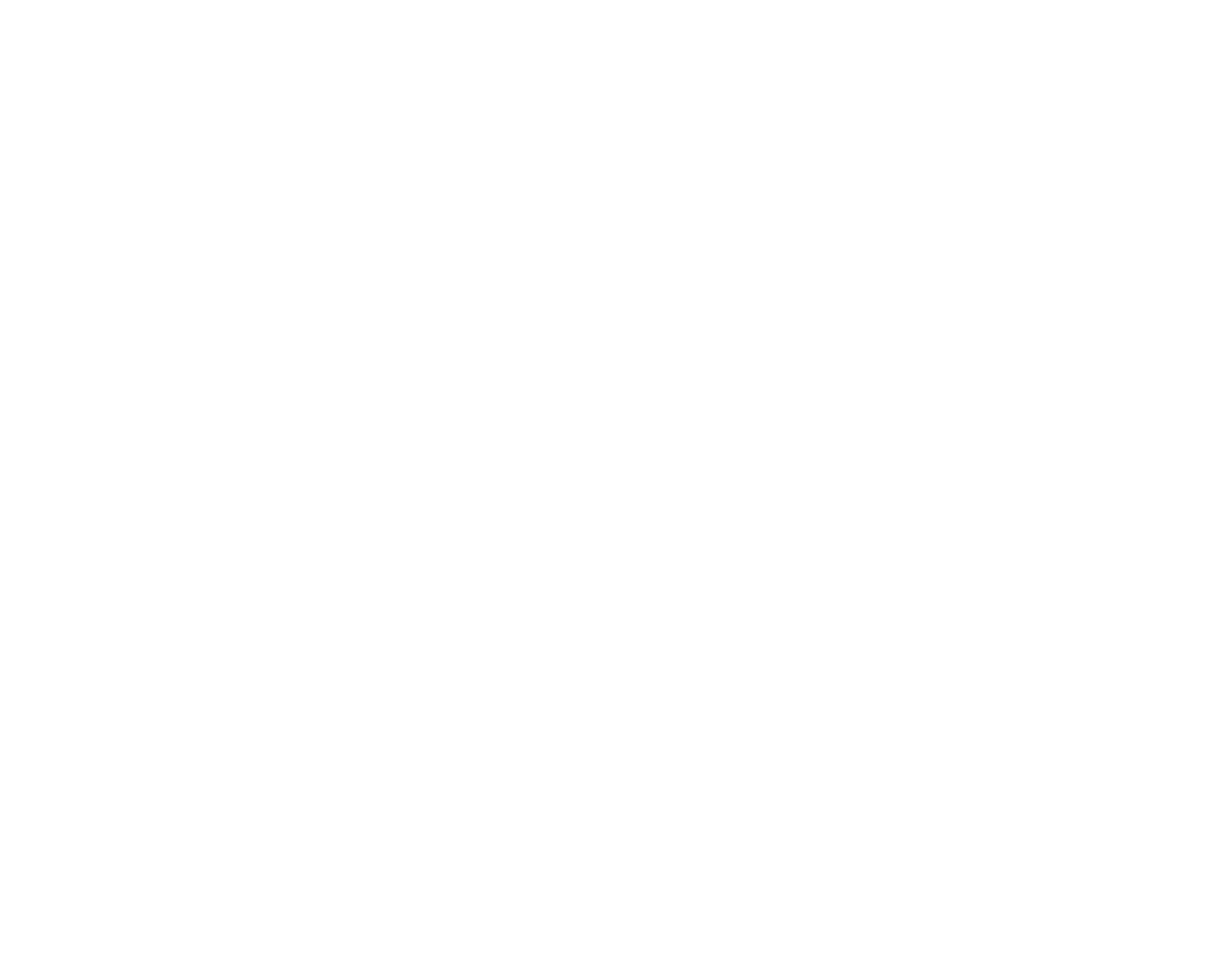# **COMMUNITY HEALTH ASSESSMENT AND IMPROVEMENT REPORT**



John Engler, Governor James K. Haveman, Jr., Director

*2000-2001 Report*

The Healthy Michigan Fund and local dollars support community health assessment and improvement in Michigan. These funds are used to support community health assessment and improvement activities at the community level. This report presents highlights of accomplishments for all local initiatives,

their indicators of success, along with goals for FY 2001. Activities and accomplishments are evidence of positive steps being taken to assess and improve the health of Michigan residents.

MDCH is an Equal Opportunity Employer, Services and Program Provider

Total Cost: \$1,531.84 Total Units: 200 Cost per Unit: \$7.66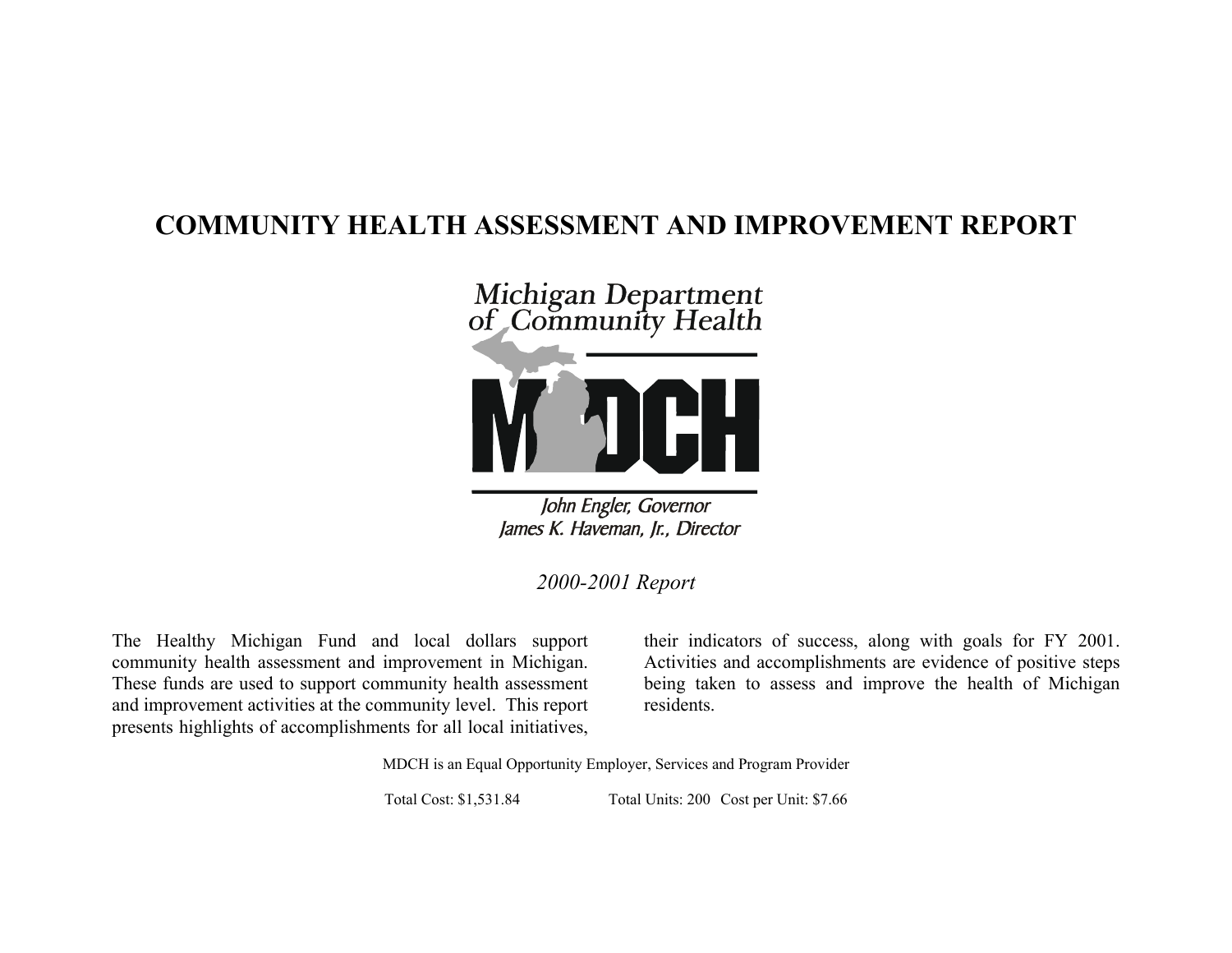*The Michigan Department of Community Health would like to recognize all of the individuals and numerous organizations whose support, guidance, information, and dedication of time and resources have made the community health assessment and improvement efforts in Michigan successful. Without their contributions, the many efforts undertaken to improve the quality of life for Michigan residents may not have been accomplished to the degree this report reflects.*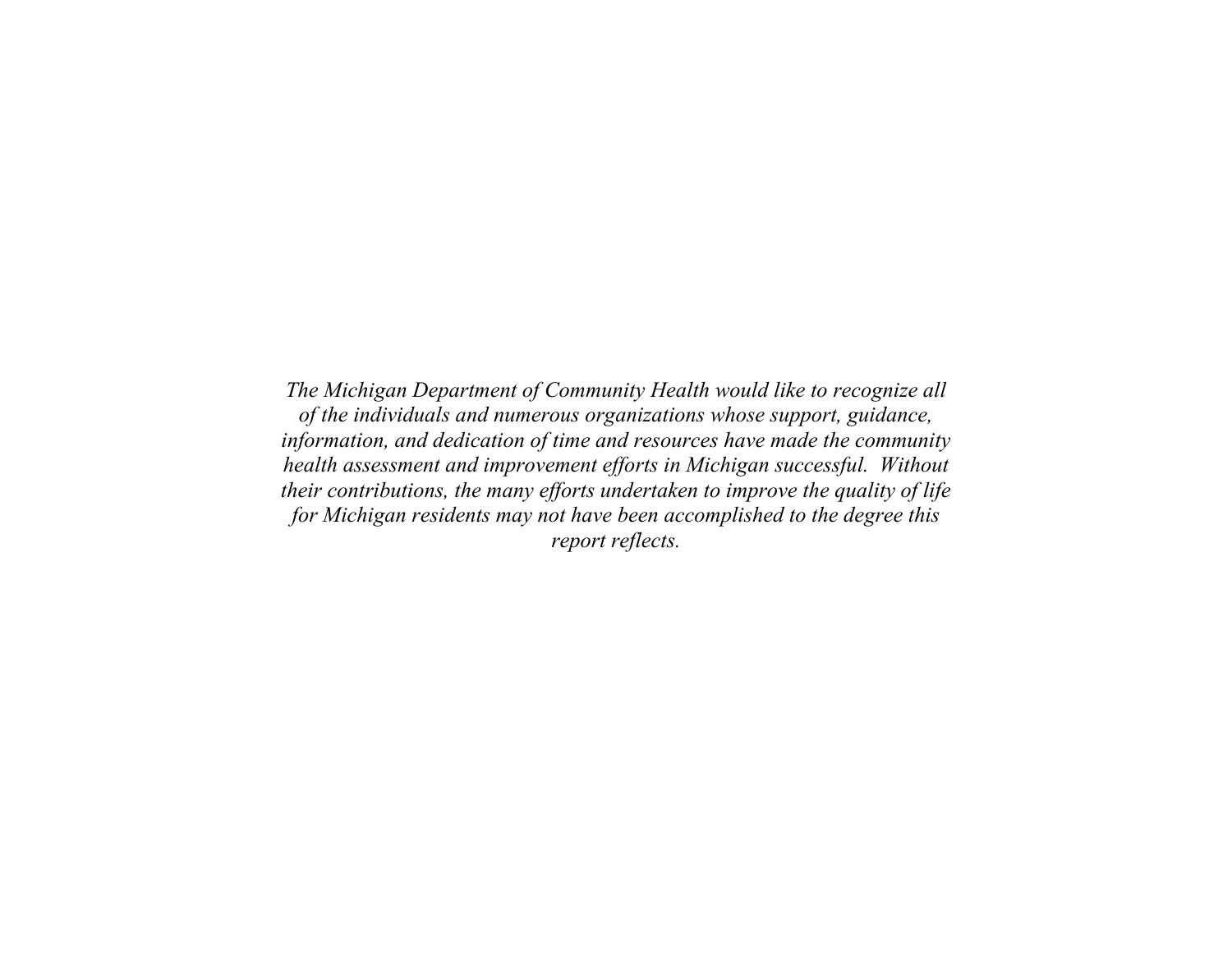# **Table of Contents**

| <b>Executive Summary</b>                                         | iii    |  |
|------------------------------------------------------------------|--------|--|
| Overview                                                         | 1      |  |
| Regional Map                                                     | $10\,$ |  |
| Regional Overview                                                |        |  |
| Allegan County Health Department                                 | 18     |  |
| Barry-Eaton District Health Department (Barry)                   | 20     |  |
| Barry-Eaton District Health Department (Eaton)                   |        |  |
| Bay County Health Department                                     | 24     |  |
| Benzie-Leelanau District Health Department                       | 26     |  |
| Berrien County Health Department                                 | 28     |  |
| Branch-Hillsdale-St. Joseph Community Health Agency (Branch)     | 30     |  |
| Branch-Hillsdale-St. Joseph Community Health Agency (Hillsdale)  | 32     |  |
| Branch-Hillsdale-St. Joseph Community Health Agency (St. Joseph) | 34     |  |
| <b>Calhoun County Health Department</b>                          | 36     |  |
| Central Michigan District Health Department (Arenac)             | 38     |  |
| Central Michigan District Health Department (Clare)              | 40     |  |
| Central Michigan District Health Department (Gladwin)            | 42     |  |
| Central Michigan District Health Department (Isabella)           | 44     |  |
| Central Michigan District Health Department (Osceola)            | 46     |  |
| Central Michigan District Health Department (Roscommon)          | 48     |  |
| Chippewa County Health Department                                | 50     |  |
| <b>Public Health Delta and Menominee Counties</b>                | 52     |  |
| City of Detroit Health Department                                |        |  |
| Dickinson-Iron District Health Department                        | 56     |  |
| District Health Department #2                                    | 58     |  |
| District Health Department #4                                    | 60     |  |
| District Health Department #10 (Crawford)                        | 62     |  |
| District Health Department #10 (Kalkaska)                        | 64     |  |
| District Health Department #10 (Lake, Newaygo, and Oceana)       | 66     |  |
| District Health Department #10 (Manistee)                        | 68     |  |
| District Health Department #10 (Mason)                           | 70     |  |
| District Health Department #10 (Mecosta)                         | 72     |  |
| District Health Department #10 (Missaukee and Wexford)           | 74     |  |
| Genesee County Health Department                                 |        |  |
| <b>Grand Traverse County Health Department</b>                   |        |  |
| Huron County Health Department                                   |        |  |

| <b>Ingham County Health Department</b>                               | 82  |
|----------------------------------------------------------------------|-----|
| Ionia County Health Department                                       | 84  |
| <b>Jackson County Health Department</b>                              | 86  |
| Kalamazoo County Human Services Department                           | 88  |
| Kent County Health Department                                        | 90  |
| <b>Lapeer County Health Department</b>                               | 92  |
| Lenawee County Health Department                                     | 94  |
| Livingston County Health Department                                  | 96  |
| Luce-Mackinac-Alger-Schoolcraft (LMAS) District Health Department 98 |     |
| Macomb County Health Department                                      | 100 |
| Marquette County Health Department                                   | 102 |
| Mid-Michigan District Health Department (Clinton)                    | 104 |
| Mid-Michigan District Health Department (Gratiot)                    | 106 |
| Mid-Michigan District Health Department (Montcalm)                   | 108 |
| Midland County Health Department                                     | 110 |
| Monroe County Health Department                                      | 112 |
| Muskegon County Health Department                                    | 114 |
| Northwest Michigan Community Health Agency                           | 116 |
| Oakland County Health Department                                     | 118 |
| <b>Ottawa County Health Department</b>                               | 120 |
| Saginaw County Health Department                                     | 122 |
| St. Clair County Health Department                                   | 124 |
| Sanilac County Health Department                                     | 126 |
| Shiawassee County Health Department                                  | 128 |
| <b>Tuscola County Health Department</b>                              | 130 |
| Van Buren-Cass District Health Department (Cass)                     | 132 |
| Van Buren-Cass District Health Department (Van Buren)                | 134 |
| Washtenaw County Health Department                                   | 136 |
| Wayne County Health Department                                       | 138 |
| Western Upper Peninsula District Health Department                   | 140 |
| Community Priority Index                                             | 142 |
| Definitions and Technical Notes                                      | 149 |
| References                                                           | 151 |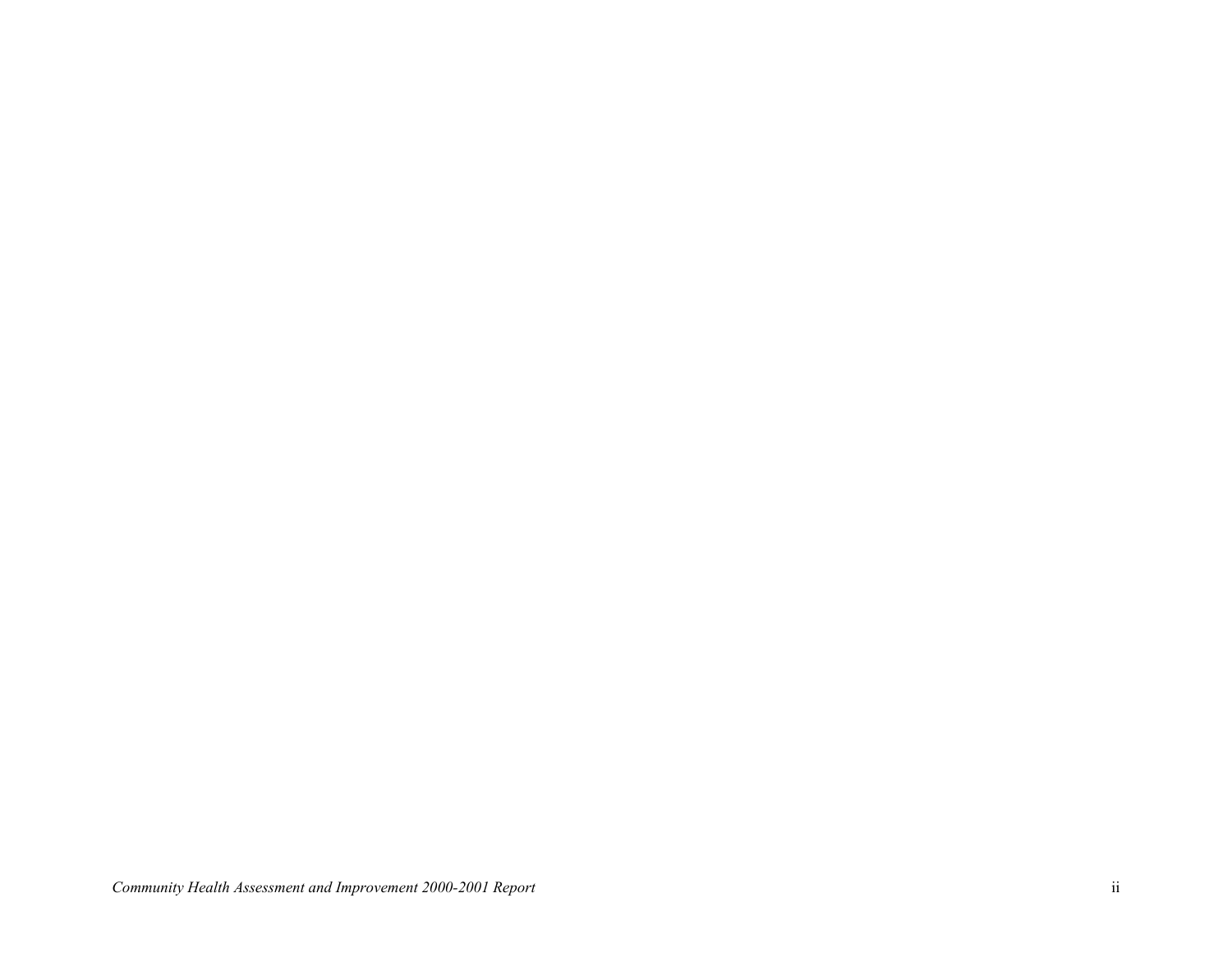#### **Executive Summary**

Community health assessment and improvement (CHAI) initiatives are designed to direct local efforts toward improving a community's health through a partnership between public and private health organizations and other stakeholders. These efforts, which are supported with a combination of state and local funds, represent an investment in each county's capacity to assess its own health status and health system, identify and prioritize health issues and resources, and develop and implement a comprehensive health improvement plan. Surveillance and health data provide a foundation for assessing the community's health, monitoring outcomes, evaluating programs, and reporting results. Of equal importance to these initiatives is the role of the community in translating health data into information and action by identifying assets and barriers, developing strategies, and implementing plans.

Although communities prioritize health issues on a county or regional basis, many of the same health priorities have been identified throughout Michigan counties. The most frequently identified priority health issues reported in 2000-2001 from local CHAI initiatives were access to health care (35 counties), substance abuse (33 counties), heart disease and stroke (31 counties), teen pregnancy (26 counties), and smoking prevention/cessation (20 counties.)

Michigan communities are realizing success in addressing local priorities identified through their CHAI initiative. For instance, several communities have had success in addressing access to care by establishing clinics that utilize volunteer medical personnel, organizing integrated systems of care, or enhancing outreach and enrollment efforts for existing programs. Other communities have been successful in focusing existing resources and identifying new resources to address priority health issues such as immunizations, parenting education, and fetal alcohol screening programs. Still other communities have seen success in addressing teen pregnancy,

substance abuse, and environmental health issues by bringing community partners together and identifying opportunities for program collaboration and resource sharing. This report highlights these successes as found in each community across Michigan.

Michigan communities are also realizing additional benefits from this investment in CHAI initiatives. These benefits, along with capacities and activities that have been developed locally, are being measured through the reporting of accomplishments for eight essential elements. These elements include:

- $\bullet$  data surveillance.
- communicating health status and resources,
- policy recommendations/development,
- $\bullet$  use of technology,
- $\bullet$  resource sharing/funding generation,
- $\bullet$  establishing partnerships/forming linkages with existing initiatives,
- initiatives/interventions, and
- monitoring outcomes and use of indicator sets.

For FY 2000, CHAI initiatives reported more than 650 activities related to these eight elements. Many of these activities were designed to inform and educate the community as to its health status, in support of data-driven program planning, implementation, and evaluation. Strengthening community capacity to inform and educate the community on health status and health system resources, to identify community health priorities, and to develop community health action plans will continue to be the focus of CHAI activities across the state.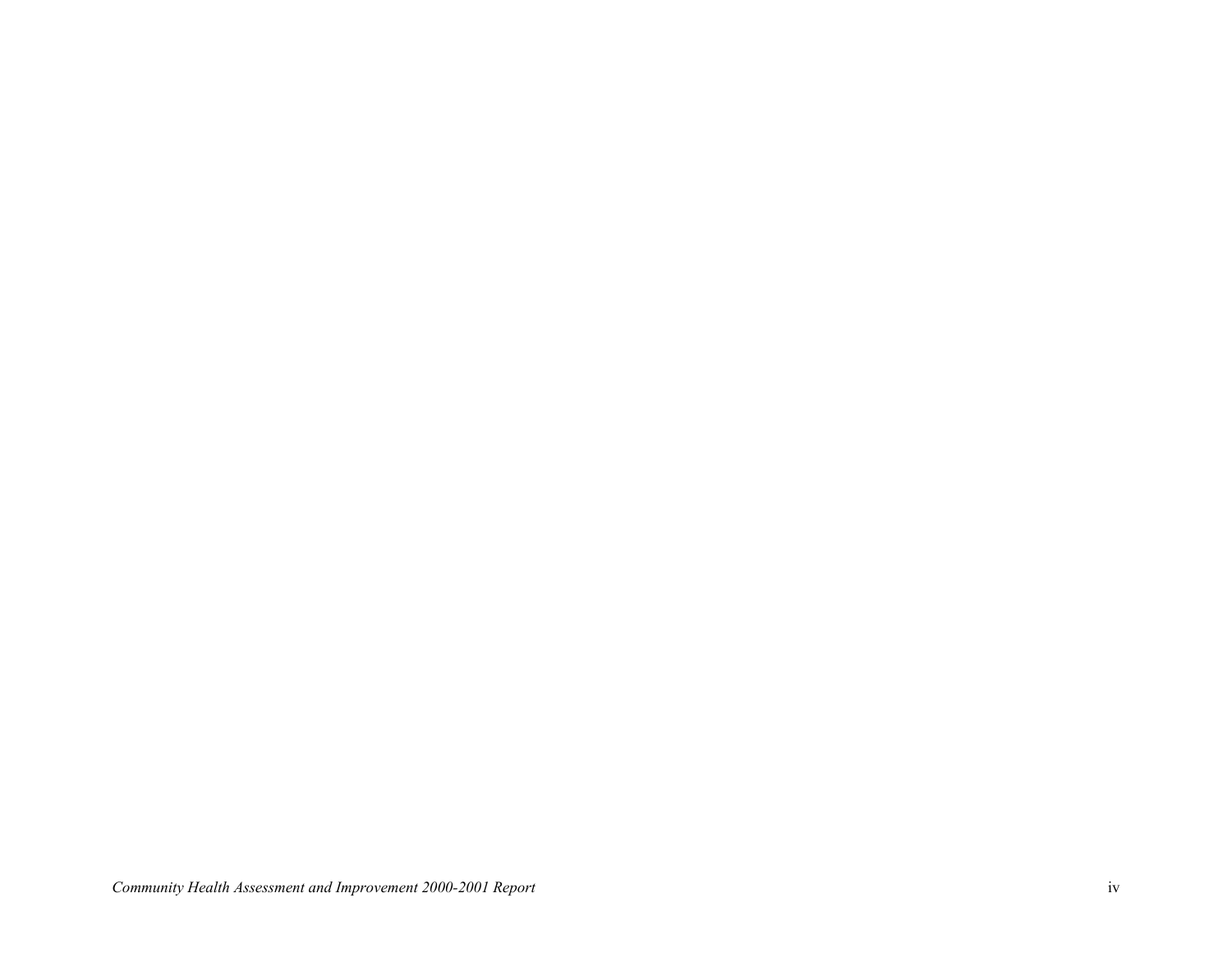#### **Overview**

Community health assessment can be defined as an initiative "whereby a local health department and its community engage in assessing the health needs of their community and investigate adverse health effects and hazards to create a 'snapshot' of a community's health" (National Association of County and City Health Officials, 2001.) In early 1994, the Michigan Department of Community Health (MDCH) and all local health agencies across the state made a joint commitment to the development of a statewide community health assessment and improvement (CHAI) approach for improving health outcomes. This common approach was designed to guide local CHAI initiatives and yet be sufficiently flexible to accommodate variation from community to community. Annually, since that time, nearly two million dollars in state funds have been made available to local health departments to facilitate health assessment and improvement efforts in their communities.

The CHAI initiatives are designed to direct local efforts toward improving a community's health through partnerships between public and private health care systems and other members of the community. These efforts, which are supported with a combination of state and local funds, represent an investment in each county's capacity to assess its own health status and health system, identify and prioritize health issues and resources, and develop and implement a comprehensive health improvement plan. Surveillance and health data provide a foundation for assessing the community's health, monitoring outcomes, evaluating programs and reporting results. Of equal importance to these initiatives is the role of the community in translating health data into information and action by identifying assets and barriers, developing strategies and implementing plans.

These initiatives reflect the core functions of public health: *assessment, policy development, and assurance* as described in the Institute of Medicine's reports (see Figure 1).







Through CHAI efforts, local health departments carry out their assessment function by assisting communities in analyzing the health of the community and the determinants of those identified health needs. The function of policy development is addressed as local health departments assist communities in setting priorities among health needs, identify resources in the communities, develop plans and policies to address priority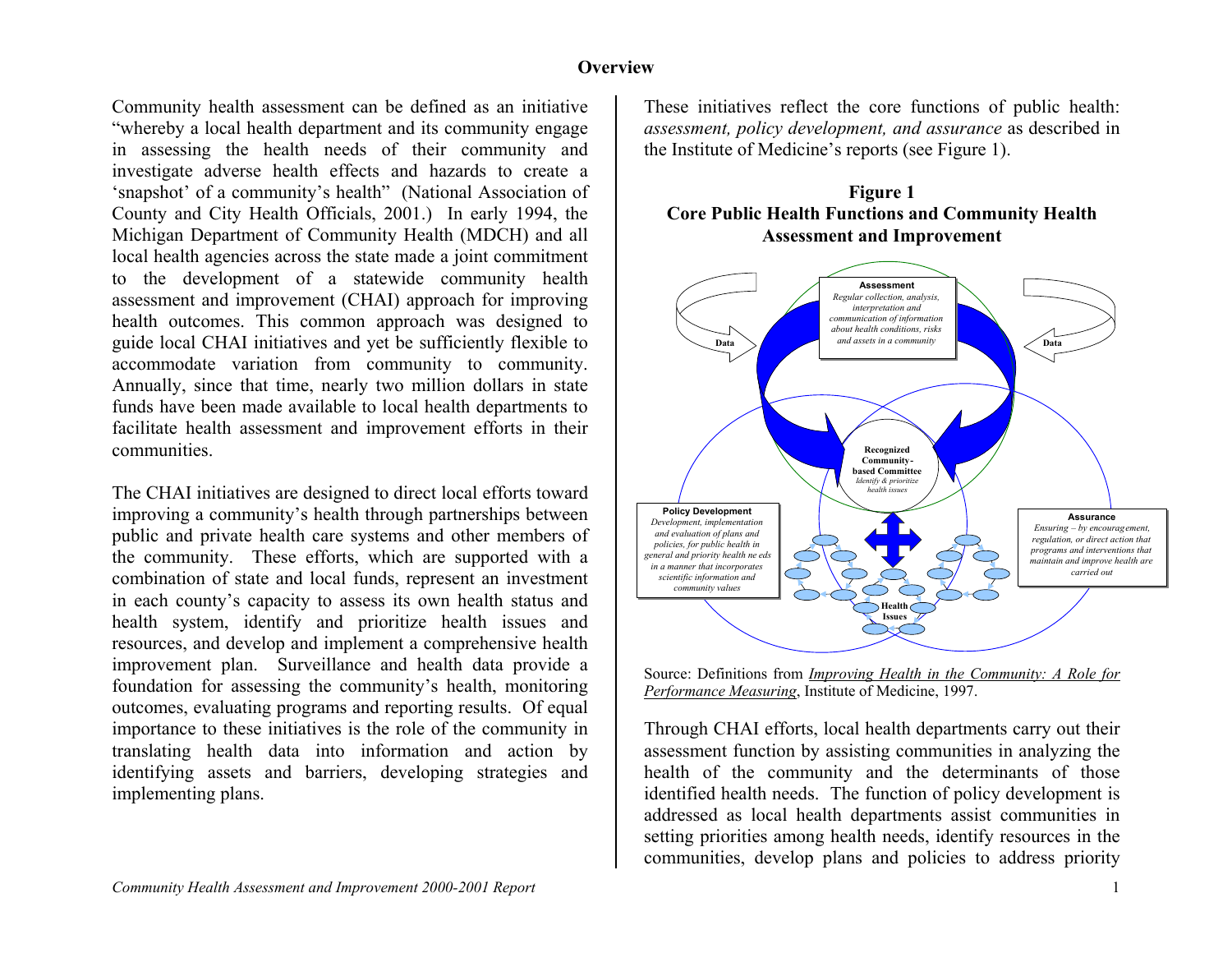health issues, and evaluate programs in an effort to provide quality assurance. The assurance function occurs within the CHAI initiatives as the local health departments participate with the community in developing organizational structures and managing community resources to address priority health needs with local assets. This includes informing and educating the public, implementing programs, or assuring the delivery of health services. Each CHAI initiative is unique and dynamic reflecting the strengths of its community. Although no universal approach can be prescribed, most communities have benefited from a common framework from which they can identify, prioritize, analyze and address health issues (See Figure 2).

#### **Figure 2 Common Framework for Community Health Assessment and Improvement in Michigan**



Source: Modified from *Improving Health in the Community: A Role for Performance Measuring*, Institute of Medicine, 1997.

During the past years, the process has undergone an evolutionary transition that has been influenced by the changing environment. Opportunities for new partnerships have emerged as human service systems reform, Medicaid managed care and various community initiatives have taken shape. The ability for conducting detailed assessments has expanded as technology advances and the capability for data collection improves. Prioritization processes have taken into consideration both the communities' resources, as well as its barriers. Community-based health improvement plans act as blueprints for improving a community's health by directing the distribution of health services and resources. These plans identify strategies that better target at-risk populations and encourage collaboration. In addition, monitoring and evaluation efforts focus on tracking outcomes through the development of indicator sets. As a result, strong partnerships, primarily among community organizations, hospitals and health and human service organizations have been established; and every county in the state has community identified health priorities and action plans to address them.

Overall, Michigan's community health assessment and improvement efforts are very consistent with the recommendations issued by the Institute of Medicine, *Improving Health in the Community - A Role for Performance Monitoring, 1997*, particularly in regard to the roles of state and local public health agencies. It is now an established and growing collaborative effort between state and local public health agencies, and local public and private community partners. The capacities that MDCH and the state's local public health system have developed provide a solid foundation upon which health improvement activities can be structured.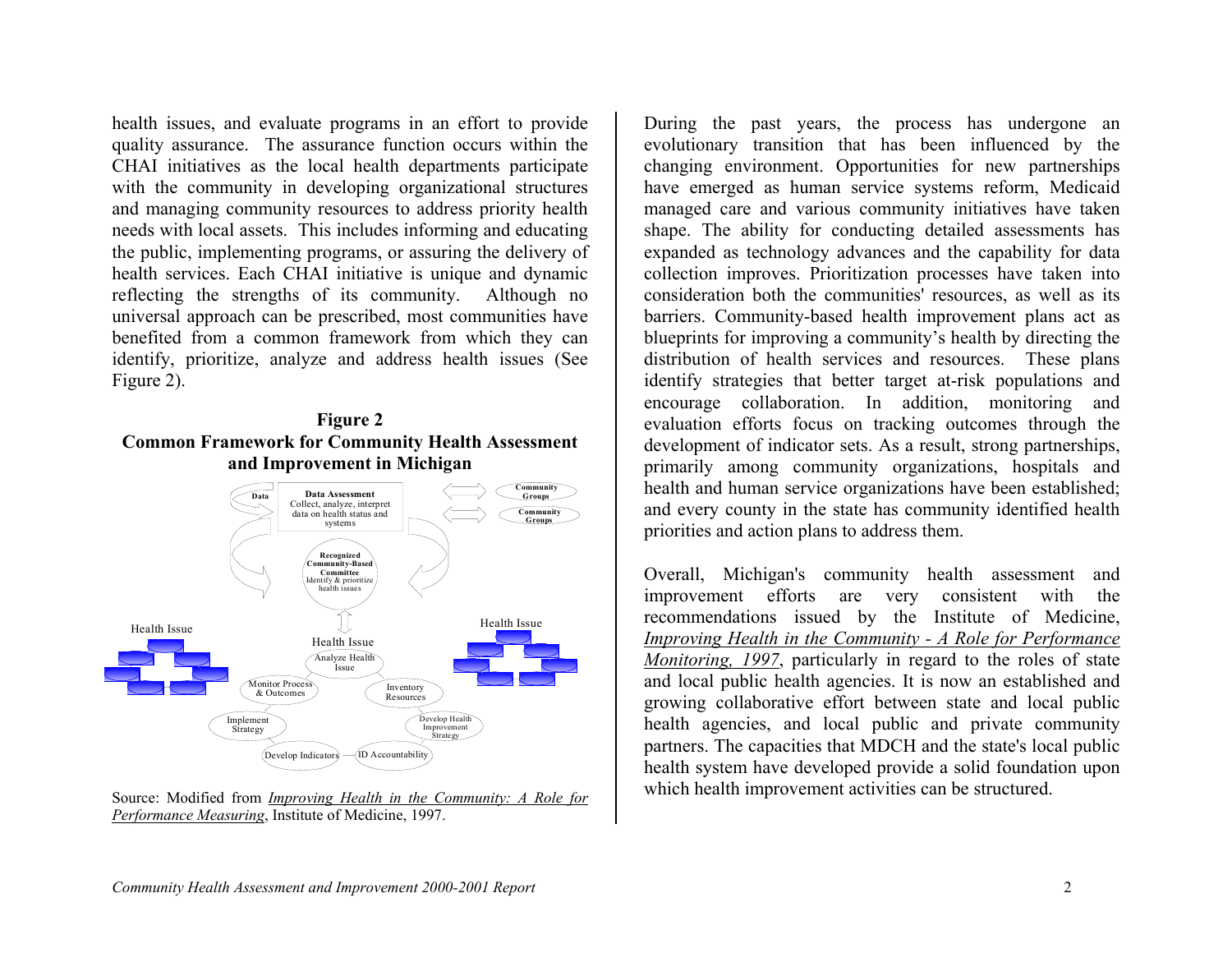#### **Identifying Community Priorities**

Through CHAI, local efforts have identified community health priorities that not only reflect the concerns of public health agencies and health care providers but also the broader spectrum of community stakeholders, including the general public. Communities identify health priorities by using various prioritization tools and measures such as geographic and time comparisons and *Healthy People 2010* targets.

To date 416 community health priorities have been identified by the 62 locally-based initiatives. Similar health priorities have been grouped under common headings, creating a set of priority health issue areas. From this grouping, *Access to Health Care* has emerged as the most frequently reported priority health issue amongst Michigan counties by local communities. *Substance Abuse* was the second most reported priority health issue, followed by *Heart Disease* and *Stroke*. The following table ranks the top ten priority health issues by CHAI initiatives' frequency of identification for Michigan counties. These ranked priority health issues represent 224 of the 416 health priorities identified and at least one of these priority health issues has been chosen for all but six Michigan counties by local communities.

Although most community identified health priorities remain active for several years, each community reviews the priority list at least once during a three-year cycle. As a result, some priorities have been removed, while others have been added. The removal of a priority can signal that the outcome indicators have sufficiently improved; that community strategies have been implemented; or that conditions have changed within the community in such a way that the community has chosen to address other emerging issues.

## **Selected Priority Health Issue Areas in Ranked Order as Identified by Michigan Communities**

| <b>Priorities</b>               | <b>No. of Counties that Have</b> |
|---------------------------------|----------------------------------|
|                                 | <b>Identified</b>                |
| Access to Health Care           | 35                               |
| Substance Abuse                 | 33                               |
| <b>Heart Disease and Stroke</b> | 31                               |
| Teen Pregnancy                  | 26                               |
| <b>Tobacco Control</b>          | 20                               |
| Environmental Health            | 17                               |
| Data Surveillance               | 16                               |
| Violence Prevention             | 16                               |
| Access to Dental Care           | 15                               |
| `ancer                          | 15                               |

Source: Local CHAI Reports, FY 00

A detailed listing of community priorities, that more clearly demonstrates the breadth of health issues being addressed by local efforts, can be found in the *Community Priority Index* (page 142), listed in the back of the report.

While many of the priorities chosen by local communities share similarities, the strategies that communities develop to impact those priorities are unique and diverse, reflecting local norms, values and resources. Some strategies are designed to address the health priority at a county or multi-county level, while others are narrower in scope and seek to impact the priority at the city, township or neighborhood level. Strategies can range from creating community awareness about a specific issue to implementing system-wide changes that improve access to or quality of care. A listing of community strategies for each of the selected priority issues has also been included in the initiative-specific two-page summaries that follow.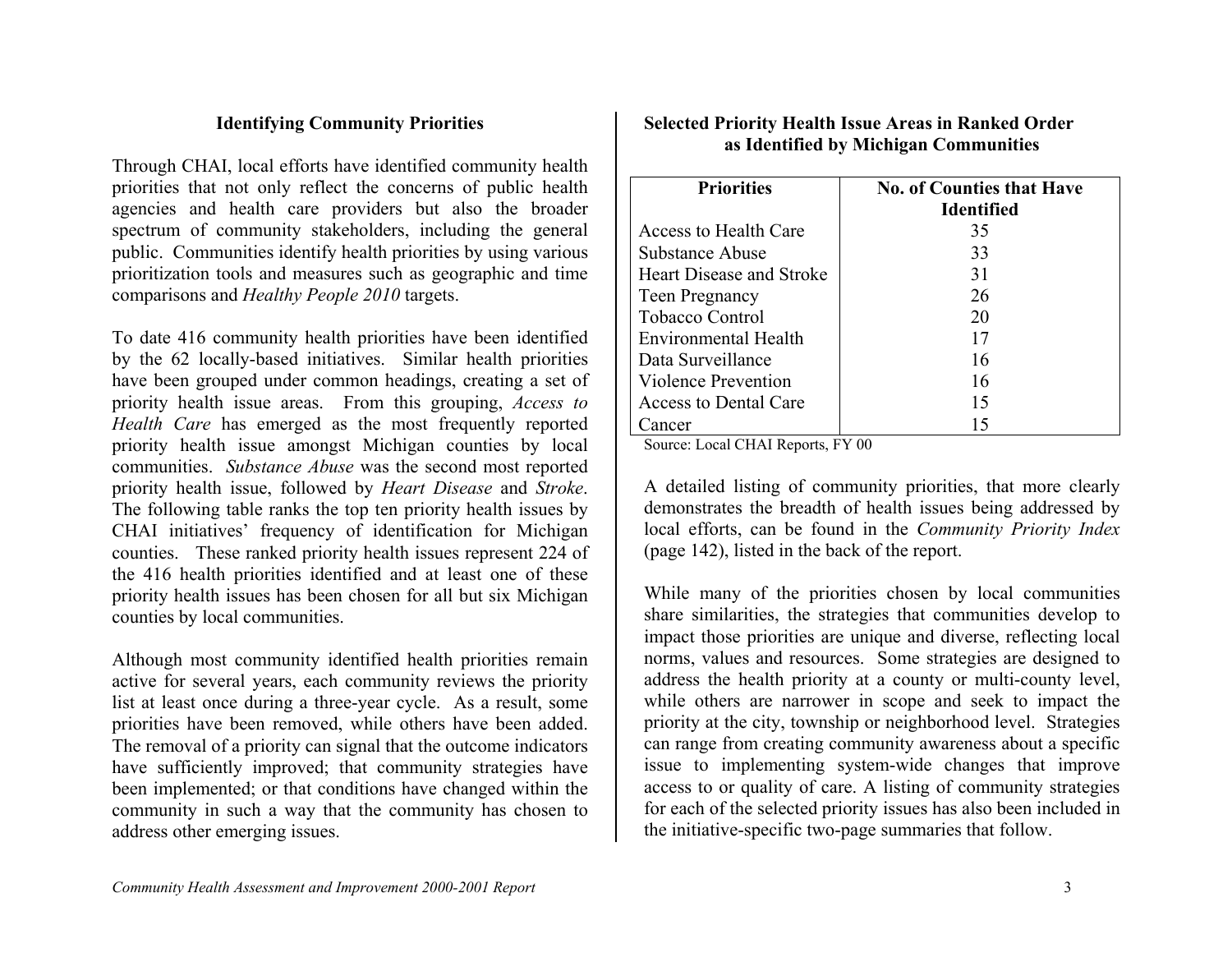To further assist Michigan in understanding CHAI accomplishments and their effect, the framework outlined in *Healthy People 2010* – a national prevention initiative that identifies opportunities to improve the health of all Americans - has been adopted, and includes: 1) Promote Healthy Behaviors, 2) Promote Healthy and Safe Communities, 3) Improve Systems for Personal and Public Health, and 4) Prevent and Reduce Disease and Disorders. Listed below is a summary of the more than 400 locally identified health priorities based on the *Healthy People 2010* framework.

#### **Number of Community Priority Issues Reported for Michigan Counties Grouped by Healthy People 2010 Categories**



Listed are examples of health priorities that are found in each category:

 *Promote Healthy Behaviors* category includes issues such as physical activity, nutrition, and tobacco use. In Michigan through the CHAI process, five counties have

reported physical activity and fitness as a community health priority; five counties have reported nutrition as a community health priority; while 20 counties have reported tobacco control as a community health priority. From these health priorities a multitude of activities have occurred, including: Family Fun and Fitness Day (see Wayne County), "Take a Pledge" Nutrition campaign, (see Oakland County), and several school-based tobacco prevention education/cessation programs (see Benzie-Leelanau and Ionia Counties for examples).

- *Promote Healthy and Safe Communities* category includes issues such as unintentional injury, oral health, violence prevention and environmental health. In Michigan through the CHAI process, ten counties have reported unintentional injury prevention as a community health priority; 15 counties have reported oral health as a community health priority; 16 counties have reported violence prevention as a community health priority; while 17 counties have reported environmental health as a community health priority. From these health priorities a multitude of activities have occurred, including: car seat assessments (see Lapeer County); multiple dental clinics that serve underserved populations (See Northwest Community Health Agency); community meetings on Youth and Violence (see Midland County); and a universal childhood lead screening program (see City of Detroit).
- *Improve Systems for Personal and Public Health* category includes issues such as health communication, maternal and child health and access to quality health services. In Michigan through the CHAI process, 13 counties have reported information and referral as a community health priority; five counties have reported infant mortality as a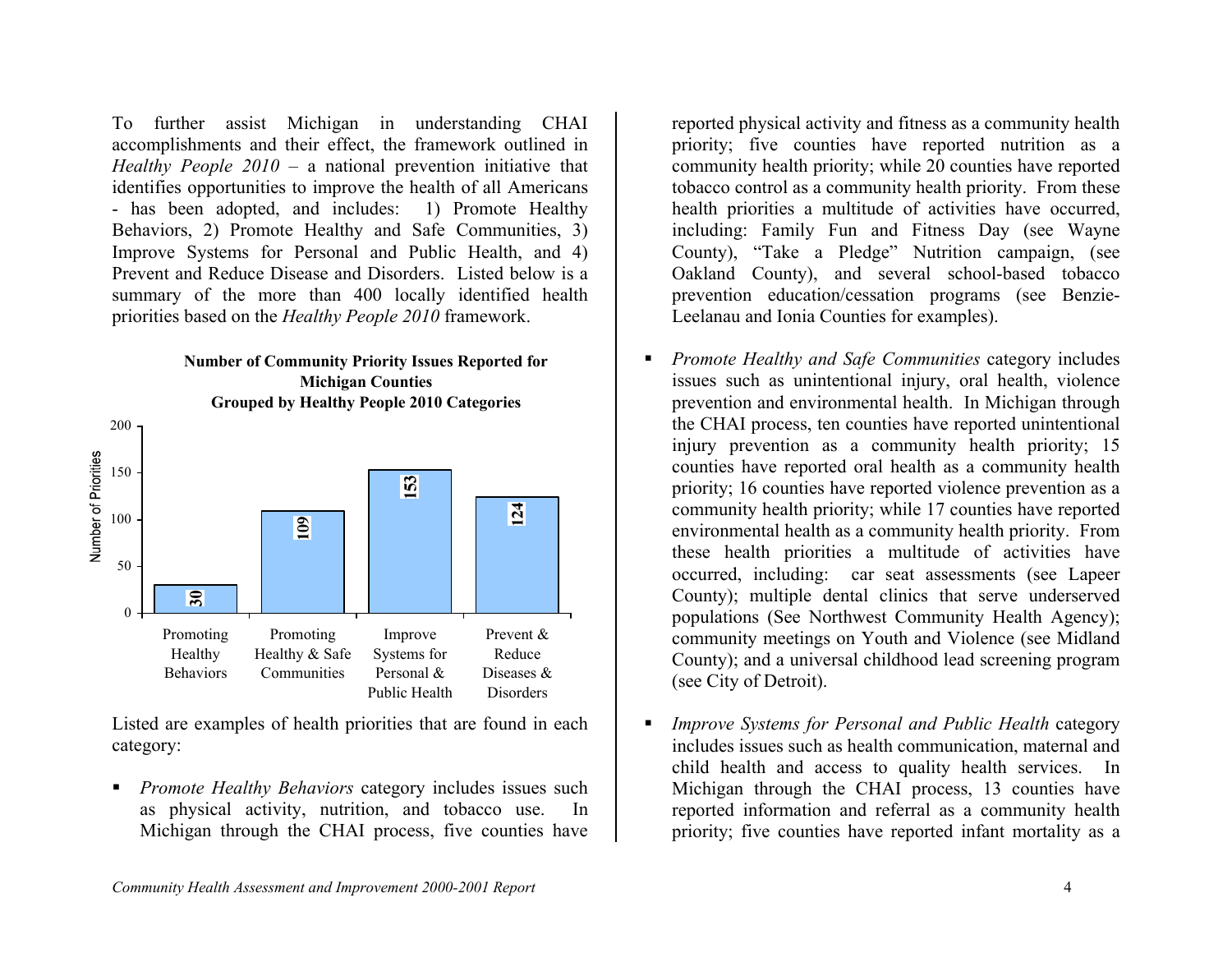community health priority; eleven counties have reported maternal and child health as a community health priority; while 35 counties have reported access to quality health services as a community health priority. From these health priorities a multitude of activities have occurred, including: a web-based information and referral system (see Branch, Hillsdale and St. Joseph Counties); "Back to Sleep" SIDS prevention program (see City of Detroit); Home Visitation Program (see Berrien County); and the development of community-based health plans for uninsured populations (see Ingham, Marquette and Muskegon Counties).

 *Prevent and Reduce Disease and Disorders* category includes issues such as various chronic diseases, immunization and infectious diseases, mental health and disorders, and substance abuse issues. In Michigan through the CHAI process, five counties have reported mental health issues as a community health priority; 16 counties have reported immunization and/or infectious diseases as a community health priority; 33 counties have reported substance abuse as a community health priority and 8 counties have reported alcohol as a health priority; while 40 counties have reported one or more chronic diseases (such as heart disease, diabetes or kidney disease) as a community health priority. From these health priorities a multitude of activities have occurred, including: an infant mental health service (see St. Joseph County); immunization information presentations (see Roscommon County); a residential adolescent treatment program (see Saginaw County); and various health fairs, screening clinics and expanded worksite wellness programs (see Kalkaska, Delta and Menominee Counties);

#### **Building Community Capacity**

To assist communities in their health assessment and improvement efforts, health information and health planning capacities have been strengthened through increased data provision, technical assistance and funding. Assessing these community capacities becomes crucial to understanding and communicating CHAI accomplishments, as well as for identifying areas for future guidance and training. Eight elements have been identified as essential to CHAI and can serve as a framework for studying CHAI impact statewide. These eight elements are:

- *1. Data Surveillance*
- *2. Communicating Health Status and Resources*
- *3. Policy Recommendation/Development*
- *4. Use of Technology*
- *5. Resource Sharing/Funding Generation*
- *6. Establishing Partnerships/Forming Linkages with Existing Initiatives*
- *7. Initiative/Interventions*
- *8. Monitoring Outcomes and Use of Indicator Sets*

Activities reported by each of the initiatives and featured in the *Highlights of Accomplishments in FY 2000* section has been categorized and aggregated into one of these eight elements. A summary of these locally reported findings, along with a definition and examples of activities that fit each element, follows: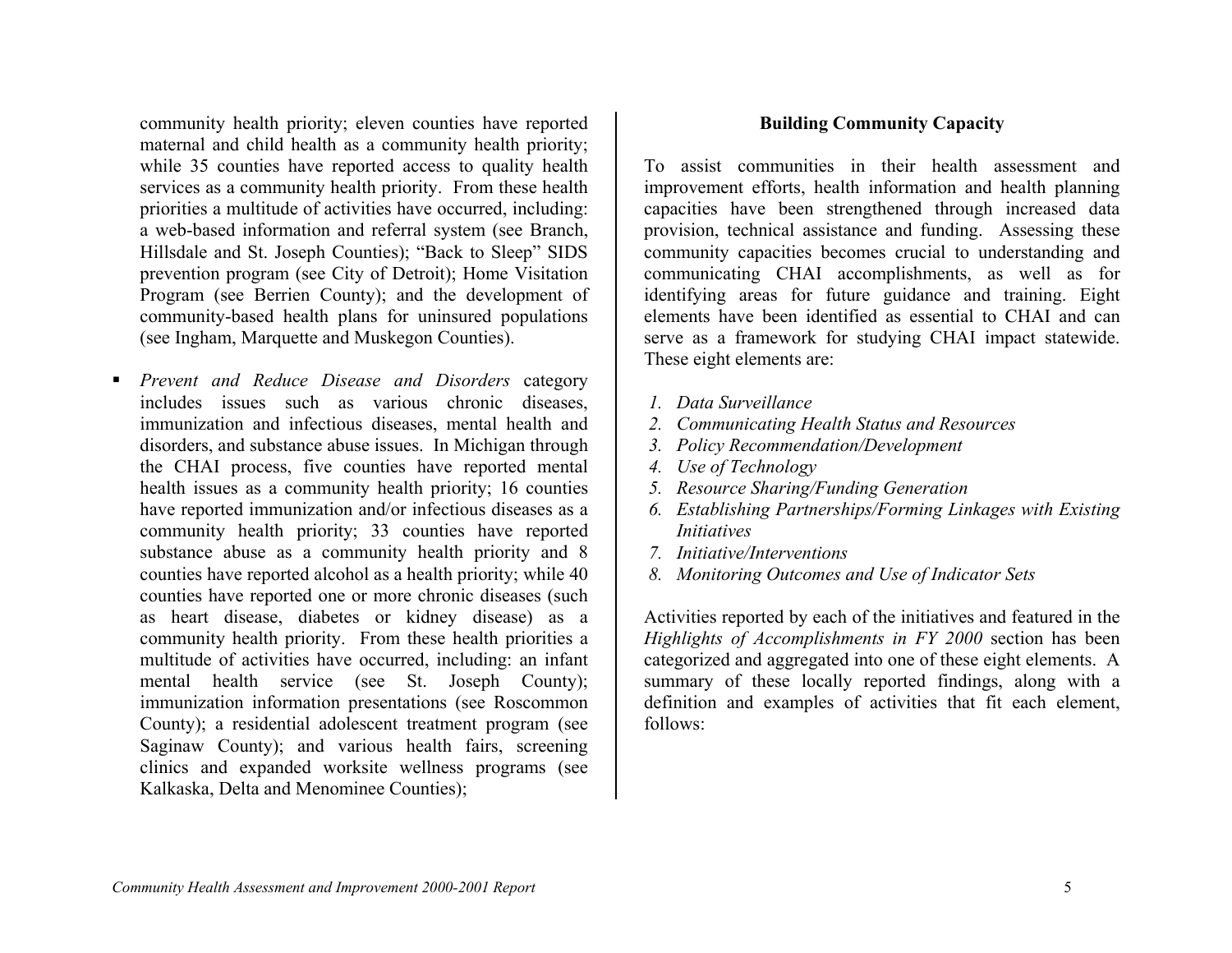## **CHAI Reported Activities by Eight Essential Elements**



Source: Local CHAI Reports, FY 00

**1. Data Surveillance Activities** – defined as the collection, analysis and interpretation of quantitative and qualitative data from both primary and secondary sources as it relates to the community, the sub-populations, and the local health department. *Examples of data surveillance activities include forming data review committees, hiring epidemiologists and*  *statisticians, surveying the community for risk factors, conducting focus groups and performing gap analysis.* 

During FY 2000, 46 of the 62 initiatives reported being involved in data surveillance activities. Of these, 43% (or 20) were involved in two or more activities resulting in 84 separate and distinct data surveillance activities occurring across the state through CHAI. Surveying the community in order to better understand its risk behaviors, access to services and perceptions about needs occurred 25 times. Community input activities such as focus groups, town hall meetings, key informant interviews occurred a total of 21 times. Technical assistance related to asset and gap analyses was provided 18 times. The remaining 20 events consisted of infrastructure building activities that included the establishment of data review committees, construction of databases and recruitment of specialty staff.

**2. Communicating Health Status and Resources Activities**  – defined as a plan or other documentation that demonstrates an ongoing effort to inform and educate the community about its health status, health system and resources. *Examples of communicating health status and resources activities include the publishing and distributing of health profiles, community health plans and special reports; the development of speakers bureaus and delivery of presentations; and various media encounters (i.e., news articles, radio interviews, letters to the editor, etc.).* 

During FY 2000, 53 of 62 initiatives reported having been involved in communicating the communities' health status and resources. From these 53 initiatives, 176 separate activities have resulted including 42 media encounters; 24 community health plans or progress updates; 22 health profiles that depict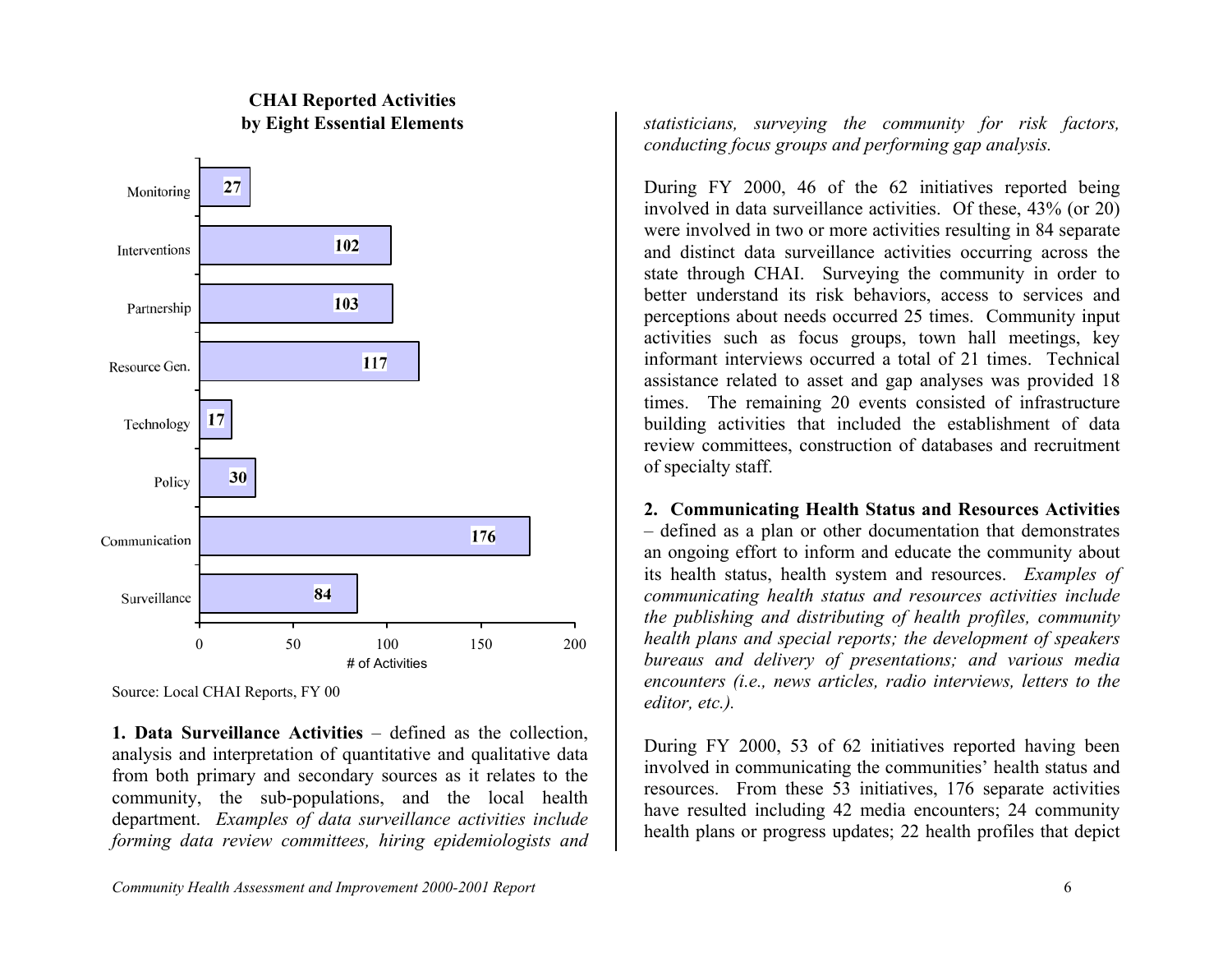the health of the community or a special target population; 22 newsletters to update community members about CHAI progress; 19 special analyses or white papers; and 16 presentations. The remaining 31 activities include the development and distribution of resource directories (18), handouts (10), and chart books (3*).*

**3. Policy Recommendation/Development Activities**– defined as the advocacy for, or the adoption of, actions that relate to resource allocations, program developments and regulations within the public sector as well as the private sector of the community. *Examples of policy recommendation/development activities vary and can include establishing a legislative committee, sponsoring legislative forums, proposing local ordinances, advocating for the adoption of policies within an organization or participating in a continuous quality improvement effort.*

During FY 2000, 19 of 62 initiatives reported being involved in 31 policy recommendation/development activities. Seventy percent of these activities were locally based and included presenting CHAI updates and other community information to local county commissioners or boards of health to assist them with their decision-making process. Four of the activities sought to engage the state legislature on various issues, while the remaining six activities were more internally focused and related to the organization's continuous quality improvement and local health department accreditation efforts.

**4.** Use of Technology Activities – defined as the use of technological enhancements that improves the understanding or utilization of information. *Examples of technology activities include using Geographical Information Systems (GIS) to map health and socio-economic data, developing integrated* 

*databases to promote a seamless delivery system, and posting community health information or resources on a web site.*

During FY 2000, 15 of 62 initiatives reported using technology as a means to improve access and promote community health improvement. From these 15 initiatives, 17 activities were reported. Use of the Internet was the most reported form of technology used. Thirteen of the initiatives reported developing web pages or web sites that featured health status information or promoted the use of health resources. Of the remaining four technology activities: two initiatives expanded their use of GIS; one utilized the Healthy Communities' "Community Toolkit" software to monitor health improvement efforts; and one used satellite technology to promote participation in the National Healthy People's 2010 conference.

**5. Resource Sharing/Funding Generation Activities** – defined as the use of CHAI activities to leverage both direct and in-kind resources in order to improve the assessment process and address priority health issues. *Examples of resource sharing and funding generation activities include receiving state, federal or community grants, securing cash or in-kind donations, or administering local grant programs to assist other organizations in completing assessment activities.*

During FY 2000, 32 of 45 health jurisdictions reported playing a key role in their community's resource sharing and funding generation activities. Of the 117 activities reported, nearly 90% of these activities involved providing technical support in the form of data assistance, program planning and collaboration for successful grant-writing endeavors. Of the 104 grants reported, 51 were sponsored by foundations or other locally based organizations. Forty-one were state awards, while 12 represented federal awards. In total, CHAI efforts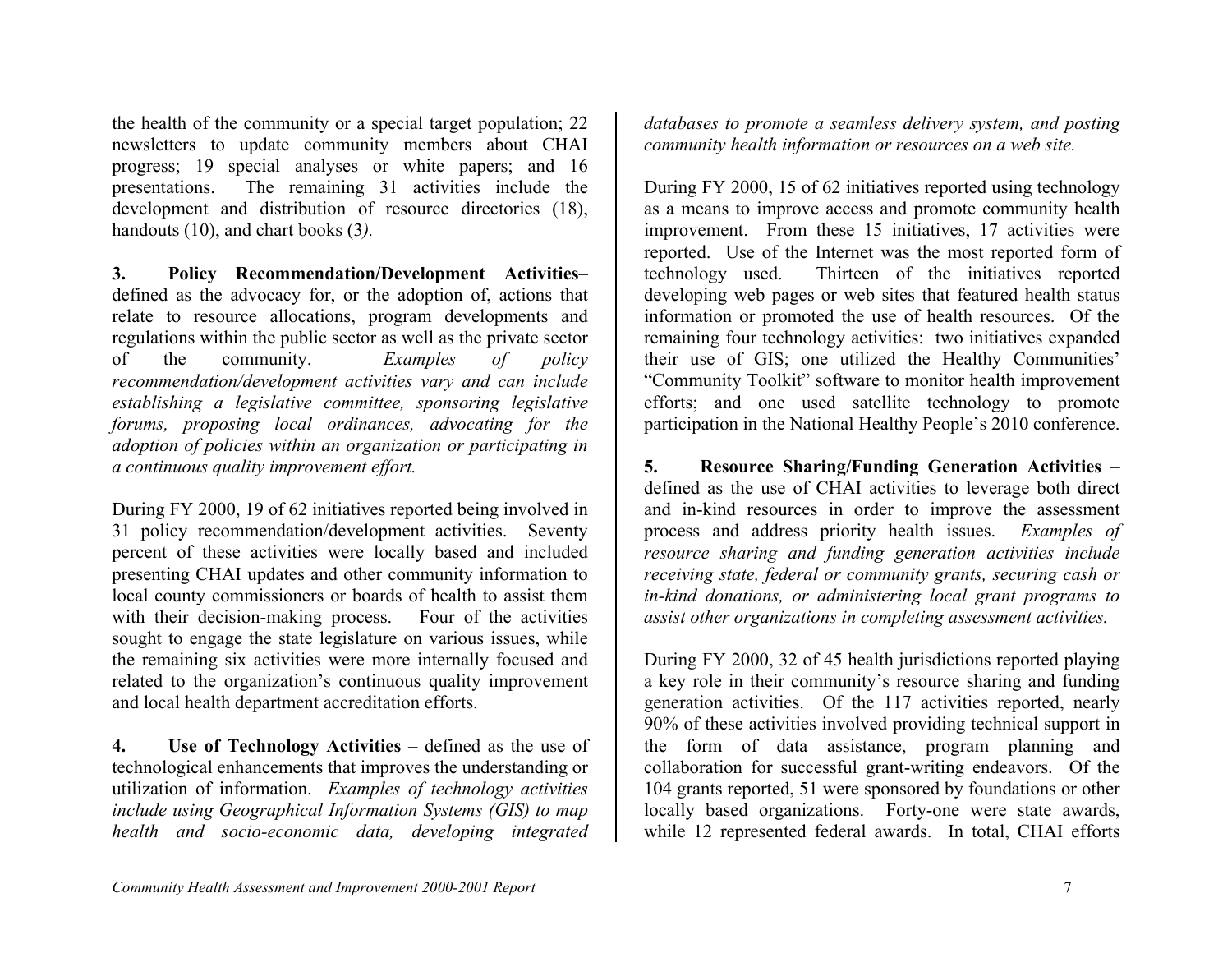have been connected to more than \$15 million dollars in grants, awards, donations and in-kind support in FY 2000. Both the size of the awards and the projects associated with these awards vary greatly. Awards cited range from \$300 for a sexual assault campaign to \$1.9 million for an early child development program.

**6. Establishing Partnerships/Forming Linkages with Existing Initiatives Activities** *–* defined as the formation, maintenance, or expansion of cooperative/collaborative relationships in order to more effectively assess the community's health and address community health issues. *Examples of partnership and linkage activities include the establishment of formal committees with well developed reporting relationships and by-laws; the formation of cause specific task forces, coalitions and advisory groups; and the development of more informal liaison relationships that work together for a specific purpose or project as needed.* 

During FY 2000, 38 of 62 CHAI initiatives reported forging 103 different relationships in order to address their community health issues. From these relationships, the formation of informal networks was most often reported, representing 54 of the total partnerships cited. More formalized standing committees, with their identified purpose, duties and reporting structures, accounted for 28 of the total partnerships/linkages formed. Newly formed task forces, coalitions, and advisory groups constituted the remaining 21.

**7. Initiative/Interventions Activities** *–* defined as the improvements made to the service delivery system through the development of new programs/services or the modification of existing programs/services in order to more effectively address community health issues. *Examples of initiatives and* 

*interventions include: awareness activities, such as health fairs, conferences, and school and community-based classes; direct service provision activities, such as clinics, screening programs, home visitation programs, counseling and mentoring programs; and support services, such as case management, non-emergency transportation, and outreach activities.*

During FY 2000, 45 of 62 CHAI initiatives reported involvement in the implementation of 102 programs and services within their community. Of these 102 projects, 30 of the projects were designed to improve training opportunities through one-time workshops and conferences within the community. Twenty-two focused on creating community awareness about a particular issue such as domestic violence or teen pregnancy. Thirteen sought to improve access to medical care by developing or expanding clinic or health services. Nine focused on providing multiple session instruction at schools and other community locations. The remaining 28 consisted of seven health fairs, six screening or special immunization clinics, four projects that involved mentoring, counseling or home visitation, three school-based exercise programs, and five projects designed to improve community outreach.

**8. Monitoring Outcomes and Use of Indicator Sets Activities** – defined as the use of community change statements that are linked to specific measures of improvement; observed and reported upon over time. *Examples of monitoring activities include issuing report cards and conducting process, output and outcome evaluation studies.*

During FY 2000, 10 of 62 CHAI initiatives reported actively monitoring their community's health status or being engaged in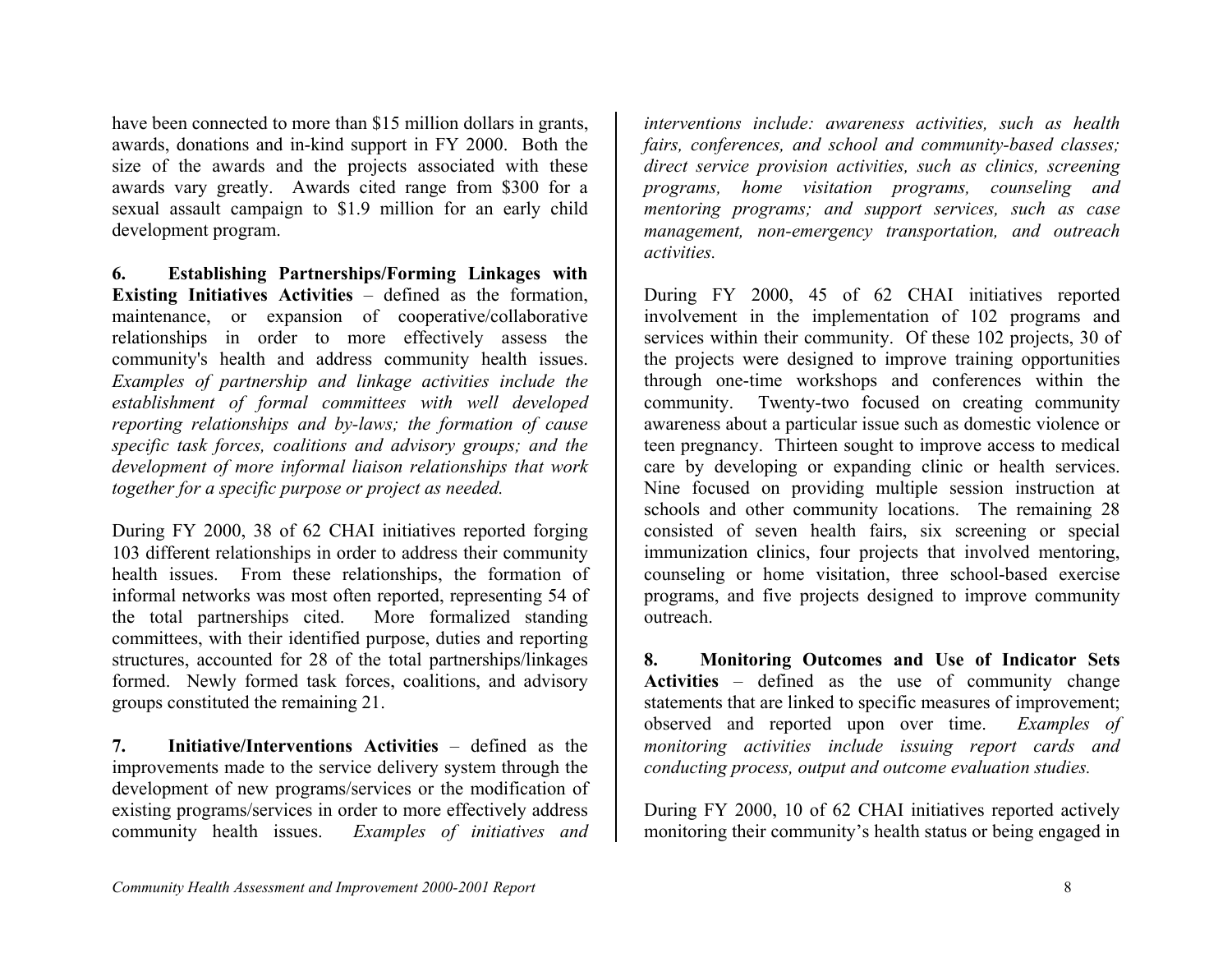a formal evaluation process. The overwhelming majority of these activities (22 or 81%) involved issuing report cards that were used to inform the community about health improvement progress. The remaining five activities involved identifying indicator sets to be used in monitoring or performing program evaluation studies.

#### **Funding and Expenditures**

Local community health assessment and improvement efforts have been funded in part through the *Healthy Michigan Fund*. The Michigan Department of Community Health distributes approximately \$1.9 million dollars annually from the fund to local health departments in support of these efforts. Many local health departments also contribute funds to support the CHAI infrastructure. During FY 2001, local communities contributed almost \$1.4 million dollars for CHAI staffing and activities, representing a \$0.72 investment from local communities for every state dollar appropriated. Additionally, CHAI local dollars have increased by 52% from FY 1999. As local contributions continue to rise in support of these efforts, local staffing has also increased from 36 full time employees in FY 1999 to 40 employees in FY 2001. Local staff members vary from epidemiologists to health educators. This diverse level of expertise provides ample opportunities for sharing unique insights into how a community may approach improving health. More importantly is the benefit communities have derived from their improved capacities to use and interpret health data in a more meaningful manner. During FY 2000, local community CHAI efforts were connected to more than \$15 million in grants and other revenue generating efforts that were specifically designed to fund local health improvement activities. Equally important to the

process are the hundreds and thousands of dollars of in-kind donations in the form of manpower, supplies, materials and equipment. State funds serve as a stimulus for ongoing partnerships between local agencies and concerned citizens who contribute their time, energy, and resources to improving their community's health.





Source: CPBC, MDCH.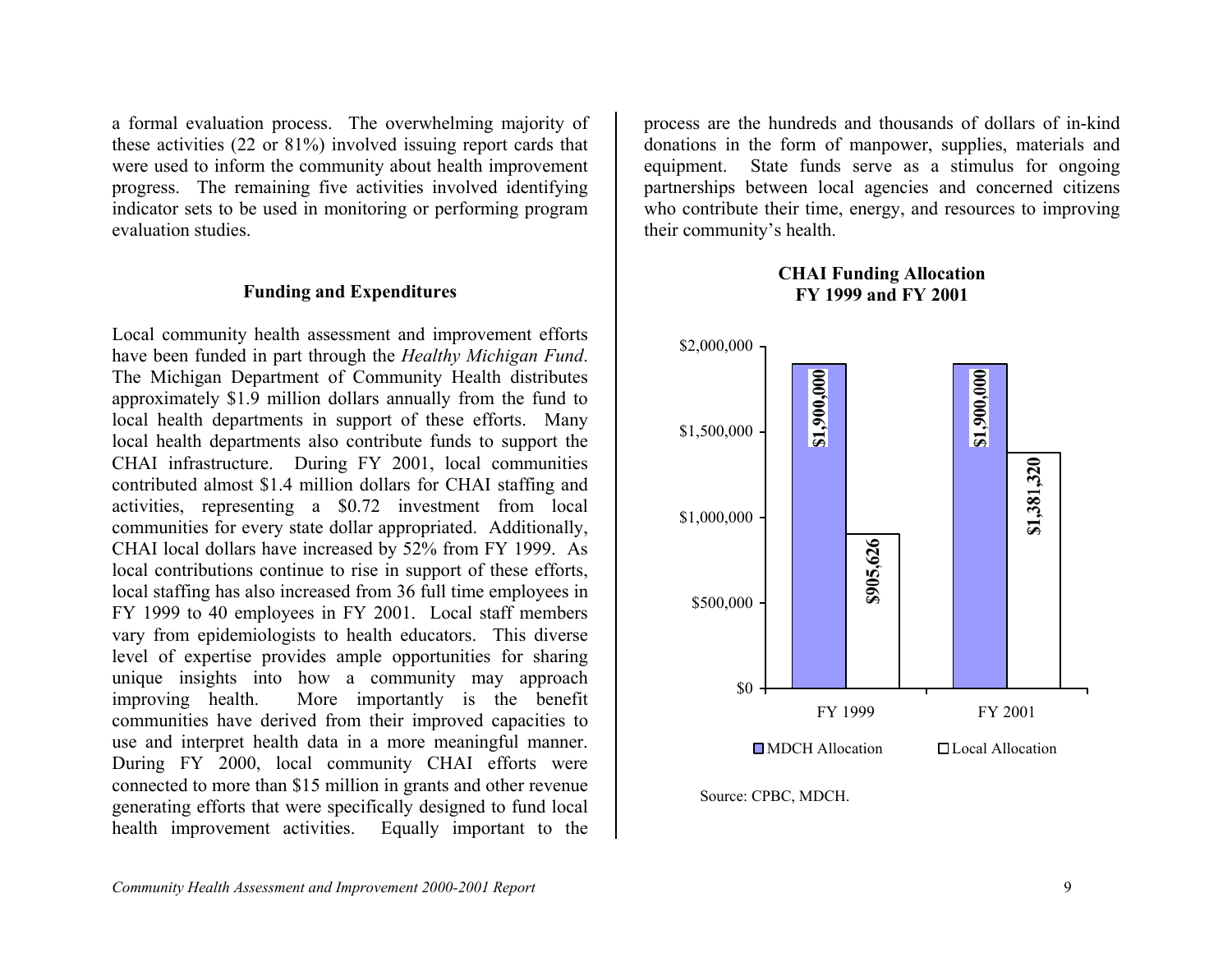## **Regional Map**

*Community Health Assessment and Improvement (CHAI) in Michigan*

## *Overview*

- 12 CHAI regions
- 45 local public health jurisdictions
- 83 counties
- 62 community initiatives

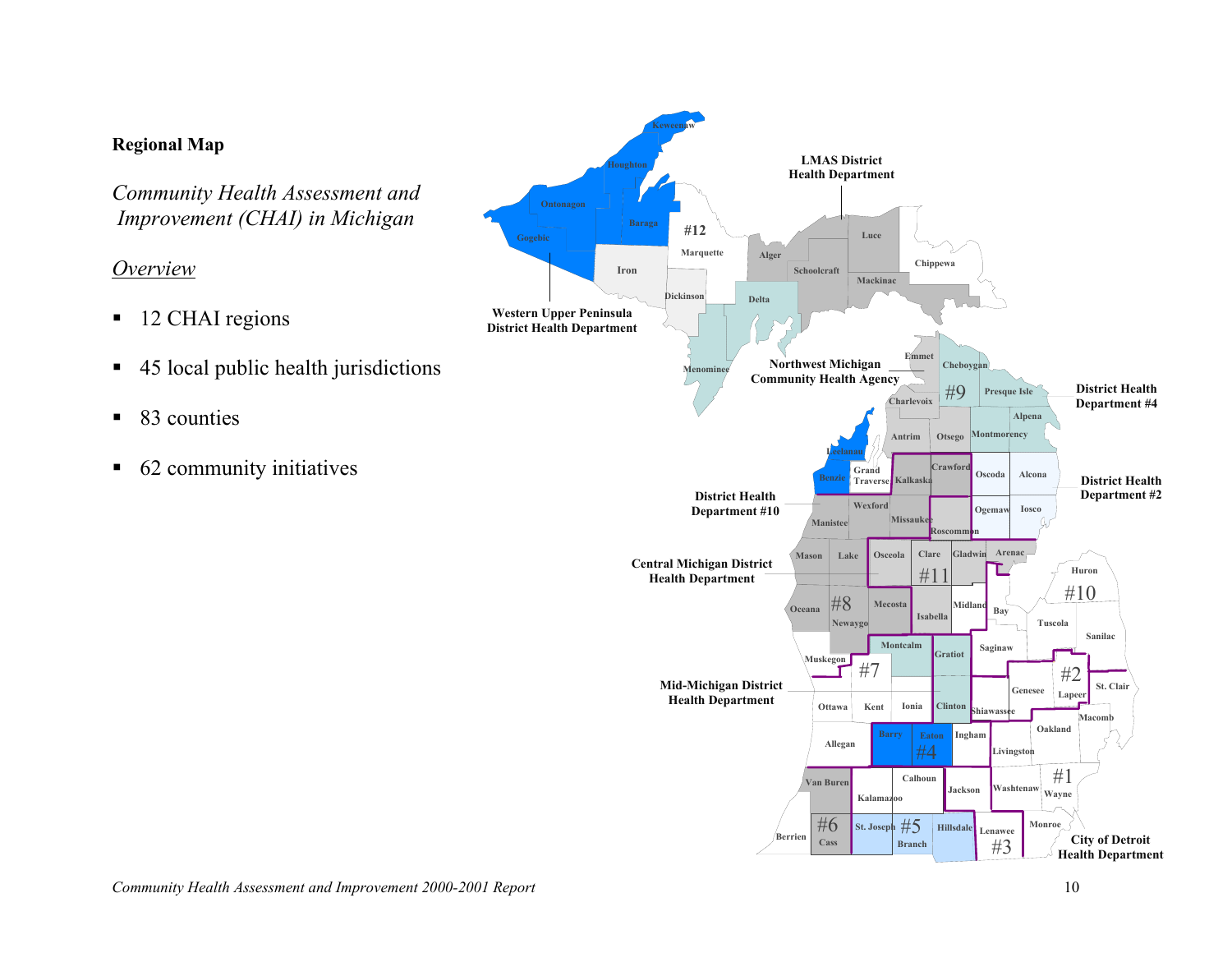#### **Regional Overview**

# **Region 1**

**Regional Year 2000** 



Livingston County Health Department Macomb County Health Department Monroe County Health Department Oakland County Health Division St. Clair County Health Department Washtenaw County Health Department Wayne County Health Department

## **Regional Priority Profile:**

- \* Access to health care \* Immunizations
- 
- \* Advance directives \* Lead poisoning
- 
- 
- \* Cardiovascular disease \* Oral health
- \* Community health profile \* Quality ground water
- \* Diabetes \* Radon
- \* Fitness and exercise \* Safe communities
- \* Healthy workforce \* Seat belt usage
- 
- 
- 
- \* Adult literacy \* Infant mortality
	-
- \* Bike and skate safety \* Multi-cultural communities
- \* Cancer \* Nutrition
	-
	-
	-
	-
	-
- \* Heart disease \* Substance abuse
- \* HIV/AIDS \* Youth assets

# **Region 2**

**Regional Year 2000 Population:** 595,732

**Regional FY 2000 MDCH Funds Appropriated:** \$99,516

# **Local Public Health Agencies:**

Genesee County Health Department Lapeer County Health Department Shiawassee County Health Department

# **Regional Priority Profile:**

- \* Access to health care \* Senior issues
- 
- \* Chronic diseases
- \* Communicable diseases
- \* Domestic violence
- \* Emergency medical services
- \* Environmental safety
- \* Heart disease
- \* High-risk children
- \* Infant mortality
- \* Injury related deaths
- \* Motor vehicle crashes



- 
- \* Cancer \* Teen pregnancy

*Community Health Assessment and Improvement 2000-2001 Report* 11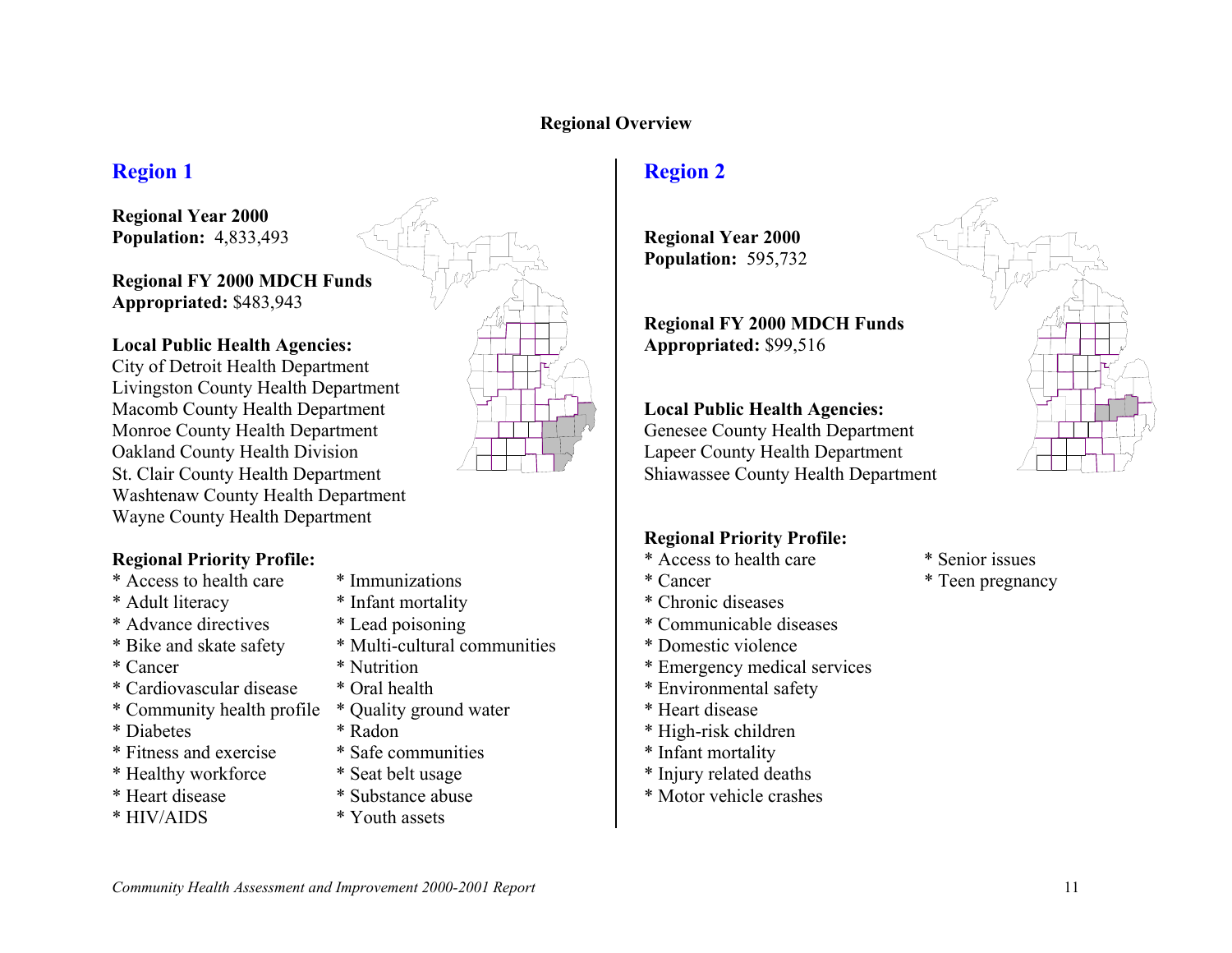**Regional Year 2000 Population:** 257,312

**Regional FY 2000 MDCH Funds Appropriated:** \$56,624

#### **Local Public Health Agencies:**

Jackson County Health Department Lenawee County Health Department

## **Regional Priority Profile:**

- \* Access to health care
- \* Cardiopulmonary disease
- \* Cardiovascular disease
- \* Immunizations
- \* Maternal and infant health
- \* Quality of life
- \* Sustaining the health improvement project
- \* Teen pregnancy



# **Region 4**

**Regional Year 2000 Population:** 546,768

**Regional FY 2000 MDCH Funds Appropriated:** \$122,035

#### **Local Public Health Agencies:**

Barry-Eaton District Health Department Ingham County Health Department Mid-Michigan District Health Department (Clinton & Gratiot)

- \* Access to community services \* Teen pregnancy
- \* Access to quality health care \* Tobacco
- \* Community awareness \* Violence
- \* Community safety \* Youth development
- \* Diabetes
- \* Disseminating health information
- \* Environmental health
- \* Infant mortality
- \* Ischemic heart disease
- \* Nutrition
- \* Oral health
- \* Physical activity
- \* Health disparities
- \* Substance abuse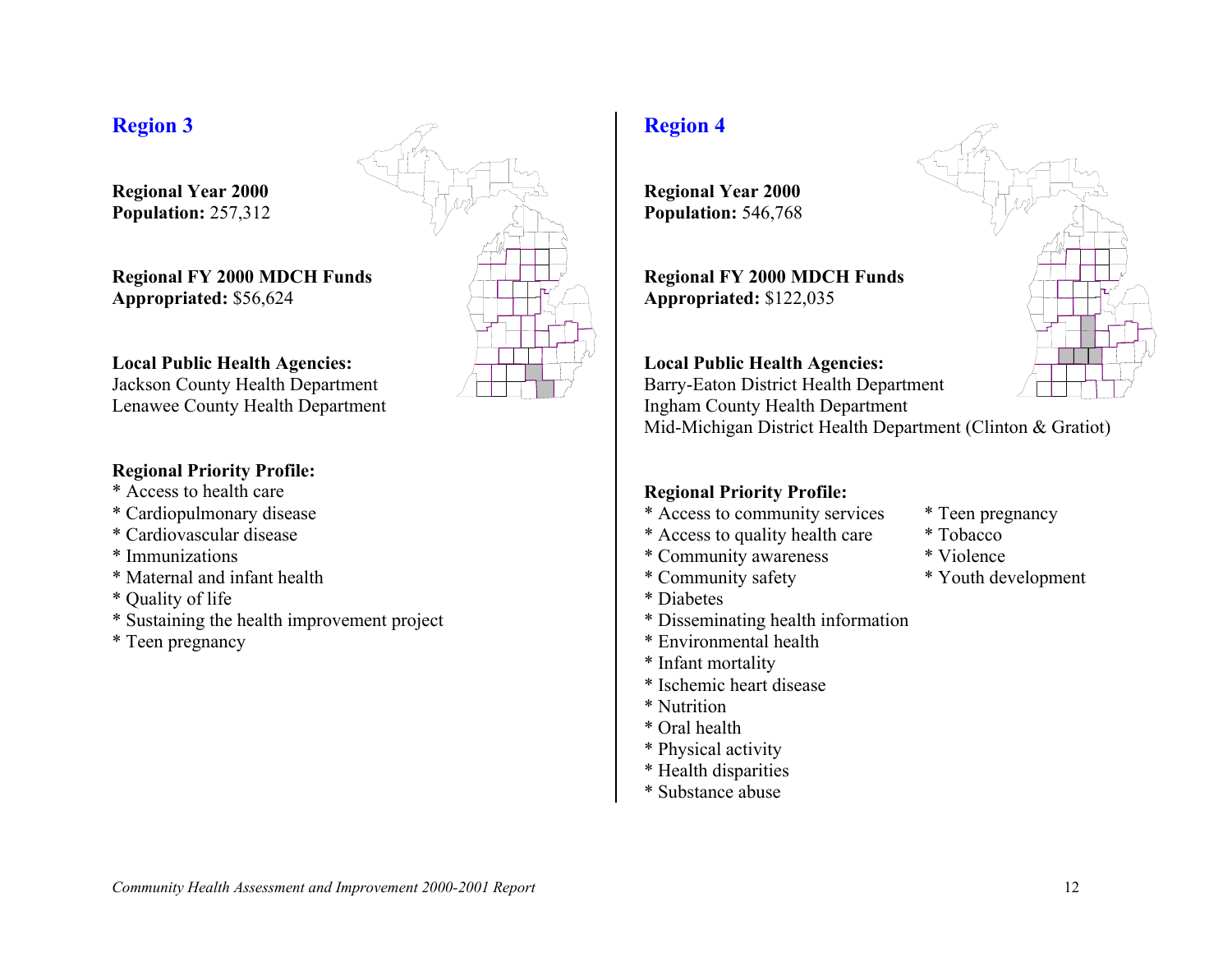**Regional Year 2000 Population:** 531,324

**Regional FY 2000 MDCH Funds Appropriated:** \$121,473



Calhoun County Health Department

Kalamazoo County Human Services Division Branch-Hillsdale-St. Joseph Community Health Agency

#### **Regional Priority Profile:**

- \* Access to community services
- \* Access to safe, affordable housing
- \* Assets and needs mapping
- \* Dependent care
- \* Family self-sufficiency
- \* Immunizations
- \* Infant mortality
- \* Minority health
- \* Outcome oriented information system
- \* Prepared for adult life
- \* Ready for school
- \* Succeed in school
- \* Success by Six
- \* Teen pregnancy



# **Region 6**

**Regional Year 2000 Population:** 289,820

**Regional FY 2000 MDCH Funds Appropriated:** \$71,342

#### **Local Public Health Agencies:**

Berrien County Health Department Van Buren-Cass District Health Department

- \* Access to health care
- \* Aging
- \* Cancer
- \* Cardiovascular disease
- \* Data surveillance
- \* Heart disease
- \* Infant mortality
- \* Low birth weight
- \* Prenatal care
- \* Stroke
- \* Substance abuse
- \* Teen pregnancy

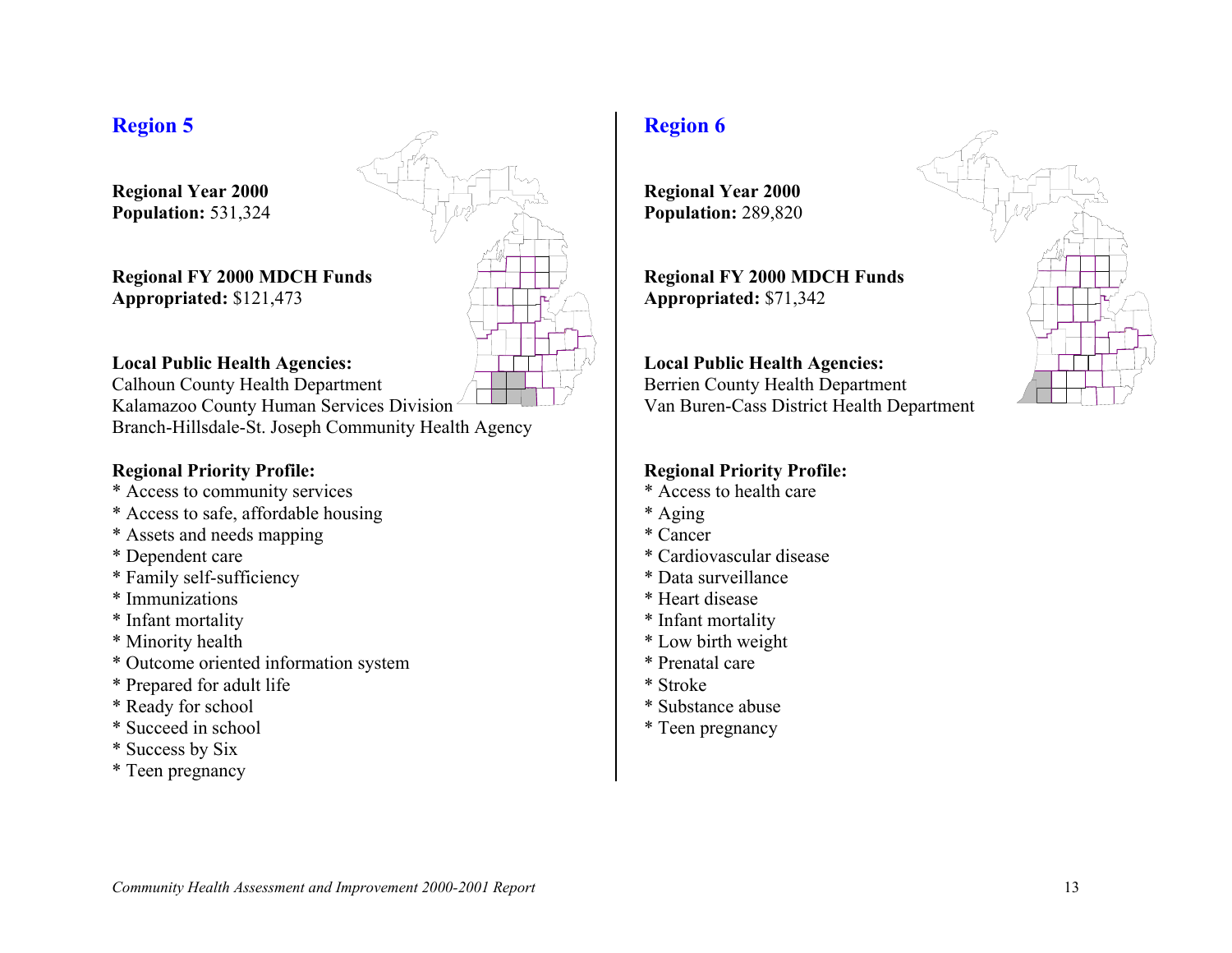**Regional Year 2000 Population:** 1,041,098

**Regional FY 2000 MDCH Funds Appropriated:** \$163,651

#### **Local Public Health Agencies:**

Allegan County Health Department Ionia County Health Department Kent County Health Department Mid-Michigan District Health Department (Montcalm) Ottawa County Health Department

#### **Regional Priority Profile:**

- \* Access to health care \* Motor vehicle deaths
- \* Access to dental care \* Newborn complications
- \* Alcohol abuse \* Racial health disparities
- \* Cancer \* Sexually transmitted diseases
- \* Chronic diseases \* Substance abuse
- \* Diabetes \* Teen pregnancy
- \* Diet \* Tobacco
- \* Dysfunctional families \* Violence
- \* Exercise \* Water quality
- \* Healthy families
- \* HIV/AIDS
- \* Infant health
- \* Mental health



# **Region 8**

**Regional Year 2000 Population:** 425,440

**Regional FY 2000 MDCH Funds Appropriated:** \$165,235

# **Local Public Health Agencies:**

District Health Department #10 Muskegon County Health Department

- \* Access to dental care \* Tobacco
- \* Access to health care \* Violence
- \* Cancer \* Youth self-esteem
- \* Cardiovascular disease
- \* Chronic disease management
- \* Diabetes
- \* Heart disease
- \* Immunizations
- \* Kidney disease
- \* Mammography
- \* Minority health
- \* Monitor health status
- \* Parenting
- \* Quality of life
- \* Smoking cessation
- \* Substance abuse

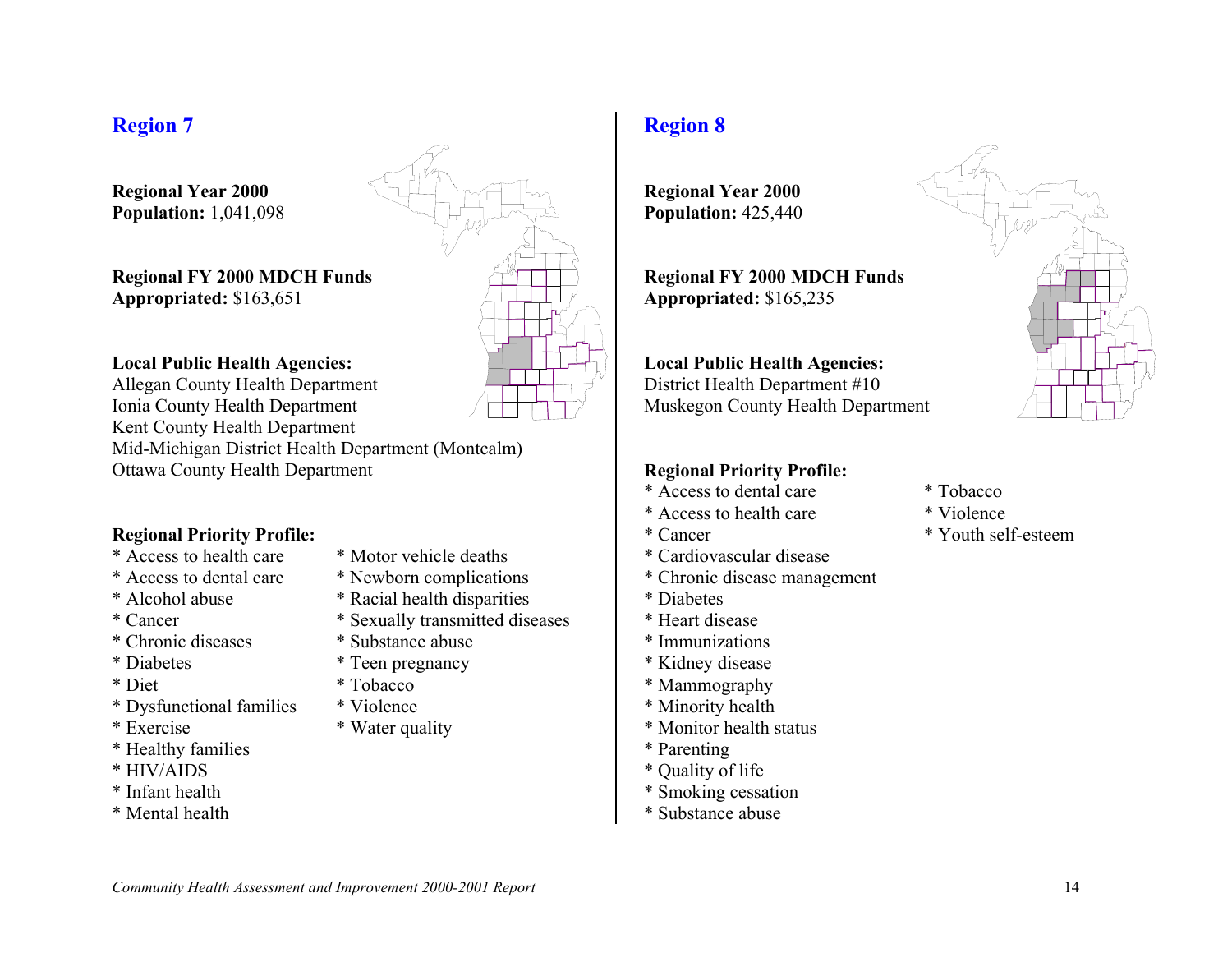**Regional Year 2000 Population:** 371,318

**Regional FY 2000 MDCH Funds Appropriated:** \$197,414

#### **Local Public Health Agencies:**

Benzie-Leelanau District Health Department District Health Department #2 District Health Department #4 Northwest Michigan Community Health Agency Grand Traverse County Health Department

#### **Regional Priority Profile:**

- \* Access to health care \* Risk reduction
- 
- 
- \* Character education \* Substance abuse
- 
- \* Community resources \* Tobacco
- 
- \* Elder needs and care \* Youth education
- \* Environmental health
- \* Family empowerment
- \* Health education
- \* Maternal and child health
- \* Mental health
- -
- \* Alcohol abuse \* Sense of community
- \* Asset mapping \* Service coordination
	-
- \* Child rearing \* Teen pregnancy
	-
- \* Data collection \* Wellness and prevention
	-

**Region 10**

**Regional Year 2000 Population:** 459,088

**Regional FY 2000 MDCH Funds Appropriated:** \$113,069

#### **Local Public Health Agencies:**

Bay County Health Department Huron County Health Department Saginaw County Health Department Sanilac County Health Department Tuscola County Health Department

- \* Access to health care \* Injuries
- \* Access to dental care \* Low weight births
- \* Child abuse and neglect \* Maternal health
- \* Child and adolescent deaths \* Motor vehicle fatalities
- \* Chronic diseases \* Smoking
- 
- \* Domestic violence \* Suicides
- \* School truancy \* Teen pregnancy
- \* Economics
- \* Healthy lifestyles
- \* Immunizations
- \* Infant mortality
- \* Infectious diseases



- 
- 
- 
- 
- 
- \* Crime \* Substance abuse
	-
	-